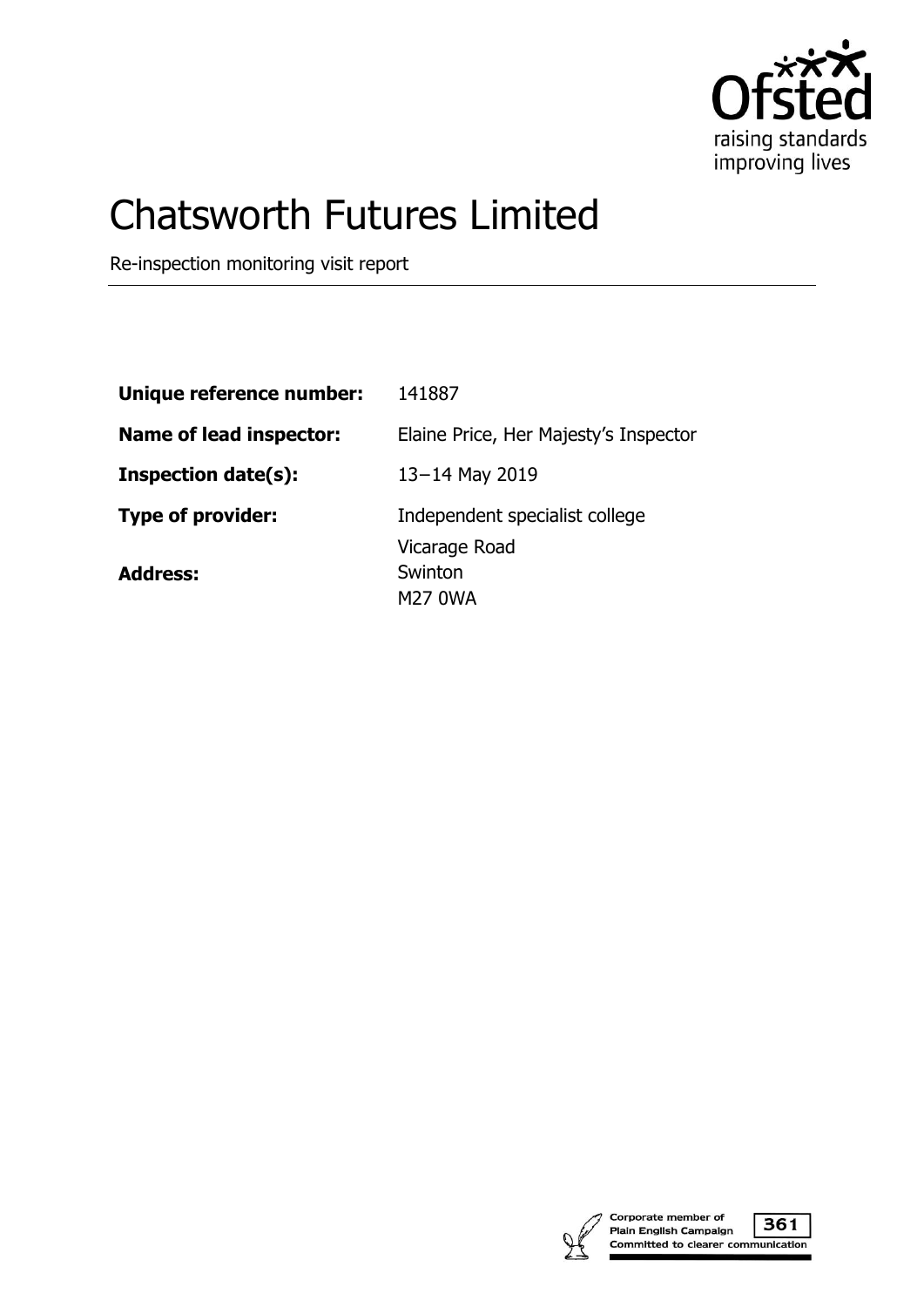

# **Monitoring visit: main findings**

## **Context and focus of visit**

This is the first re-inspection monitoring visit to Chatsworth Futures Limited (Chatsworth Futures) following publication of the inspection report on 22 February 2019 which found the provider to be inadequate overall. The quality of teaching, learning and assessment, and outcomes for learners were judged requires improvement. Personal development, behaviour and welfare and the effectiveness of leadership and management were judged inadequate. The arrangements for safeguarding were not effective.

Chatsworth Futures is part of Chatsworth Multi-Academy Trust. The trust includes Chatsworth High School and Community College, which is a school for pupils with severe learning difficulties, profound and multiple learning difficulties and autism spectrum disorder, and Chatsworth Futures. At the time of the re-inspection monitoring visit, there were 12 learners on roll, three learners on the discovery pathway, four learners on the independence pathway and five learners on the employability pathway. All learners have an education, health and care plan.

## **Themes**

#### **What actions have leaders and managers taken to address weaknesses identified at the previous inspection in relation to the health and safety of learners at the college?**

Senior leaders have responded swiftly to address the health and safety concerns identified at the previous inspection which placed learners in potentially harmful situations.

Following the inspection, senior leaders commissioned a comprehensive health and safety review, which was carried out by an external specialist. As a result, senior leaders have implemented a range of changes. They have removed the need to use the kitchen area as a learning environment. Learners now make use of the newly refurbished life skills environment located in the annex building between the college and the school. Learners use this kitchen area to develop their food preparation skills safely as part of their independent living skills programme. All potentially hazardous substances are kept in locked storage areas in the college building. Access and egress to the college areas within the building have keycode locks. Tools, in workshops and horticulture areas of the college, are stored safely.

Senior leaders have responded to the lack of leadership oversight by establishing a lead governor role for health and safety. The principal has taken on the role of health and safety coordinator and the trust's business officer has the role of health and safety officer across the trust. All have received appropriate health and safety training. The health and safety action plan is closely monitored by the governor for health and safety to ensure actions are achieved. The principal reports on health and safety in his frequent principal's report to the governing board.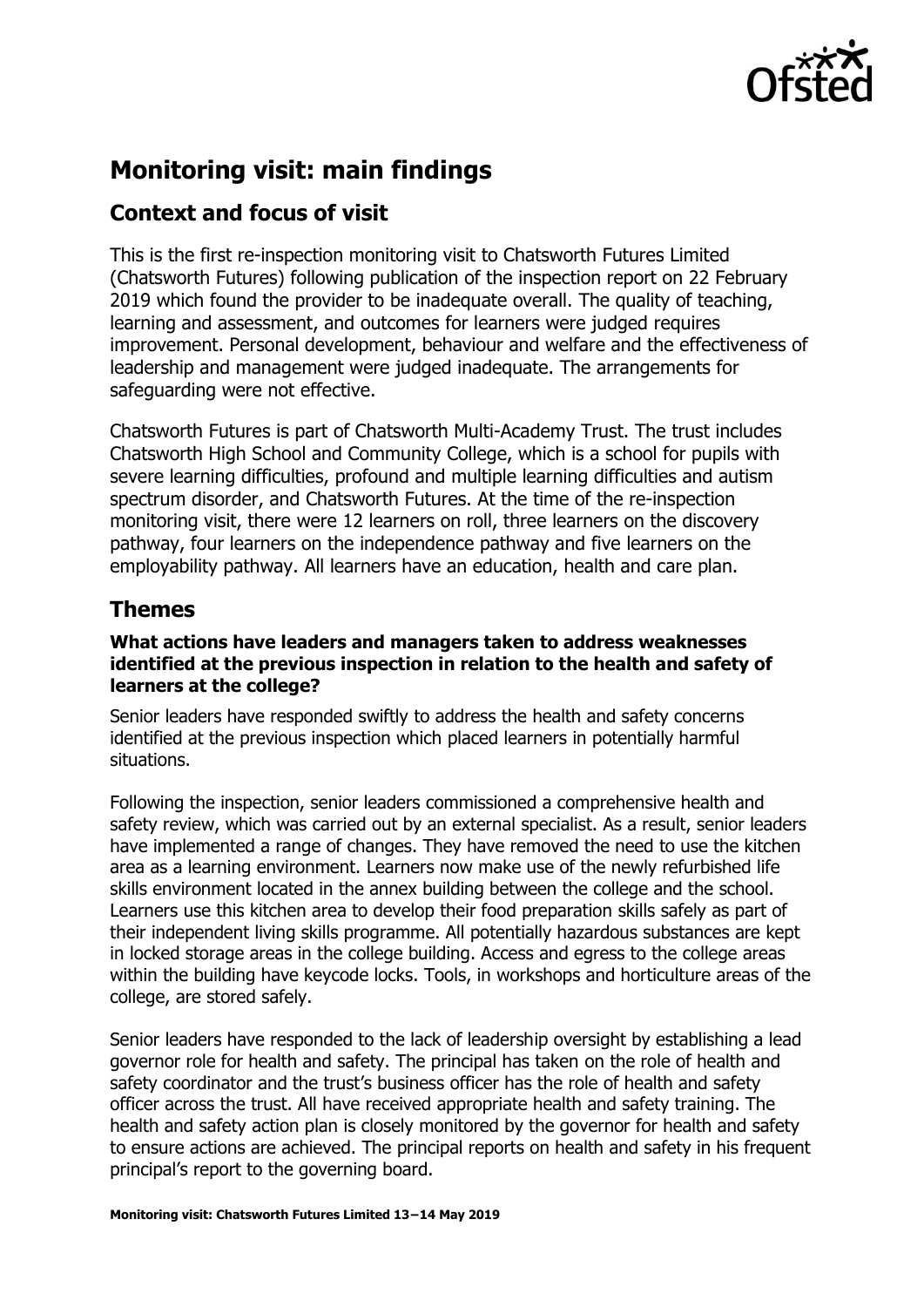

Staff have received internal training to raise their awareness of health and safety issues. Staff teams carry out frequent health and safety classroom checks. Where concerns are identified, these are logged and action is taken. This action is carefully monitored by the principal.

Senior leaders have revised policies relating to health and safety. They have put in place thorough risk assessments of potential harmful situations to learners. For example, a comprehensive risk assessment of keeping chickens in the outside space at the college has been carried out. The assessment considers risks such as zoonotic diseases and allergic reactions, and identifies the control measures needed to address potential risks to learners, staff and visitors. The health and safety of learners are now a high priority for governors, senior leaders and staff.

#### **Priorities for improvement**

■ Ensure that health and safety remain a high priority and are embedded within the safeguarding culture of the college so that learners are kept safe.

#### **What quality improvement processes have leaders and managers put in place to address swiftly the weaknesses identified in the previous inspection to improve the quality of provision?**

Leaders quickly put in place a post-inspection action plan after the previous inspection, focusing on the key weaknesses identified. The action plan replaces the previous quality improvement plan and will remain in place until the end of the summer term, when senior leaders plan to implement a revised self-assessment process involving all staff. At the time of the re-inspection monitoring visit, the vast majority of actions had been fully or partially implemented.

Senior leaders have revised the curriculum for learners at Chatsworth Futures, based on three pathways: discovery, independence and employability. These changes ensure that learning programmes meet the range of abilities and needs of learners to prepare them for adulthood and their next steps. Senior managers rightly acknowledge that the delivery model for the discovery pathway for learners with profound or multiple learning difficulties requires further development, to ensure it meets learners' very specific and individual needs. The employability pathway is designed to prepare learners for internal and external work placement opportunities, which are currently being explored by senior leaders.

Senior leaders have designed a quality cycle that includes formal lesson observations, learning walks and quality review audits. Each month, leaders focus on reviewing a specific aspect of quality, such as the standard of learners' work, the quality of target setting, individual learning plans and behaviour support plans. However, the quality cycle has yet to be fully implemented. To date, senior leaders have focused on conducting learning walks and observations and reviewing target setting for learners.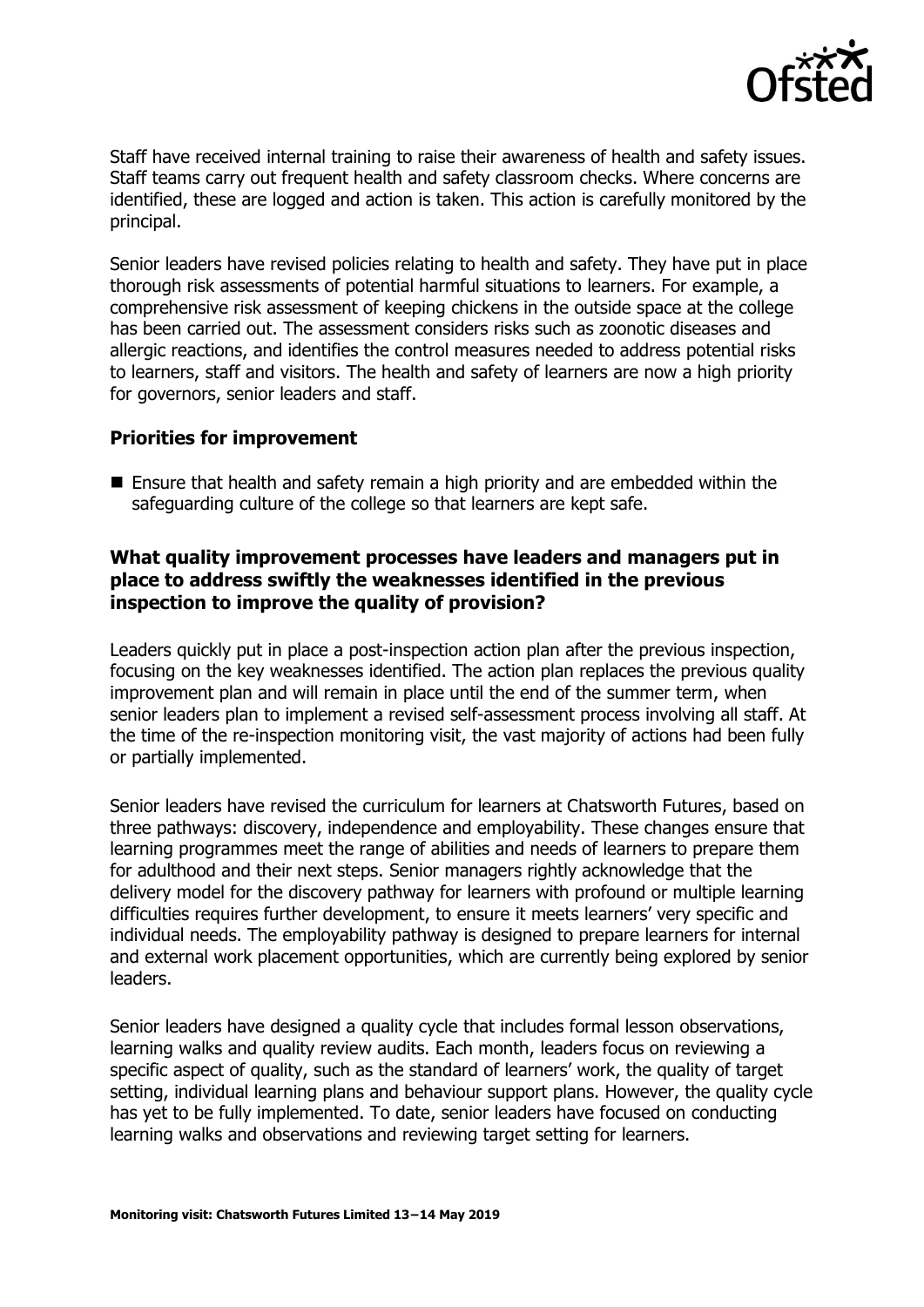

Governors are currently being consulted on their involvement in carrying out observations and the tracking of learners' progress.

### **Priorities for improvement**

- Review the effectiveness of teaching and learning on the discovery curriculum pathway to ensure this meets the needs of all learners.
- Implement fully the quality cycle and evaluate its impact in bringing about rapid improvements in the quality of provision.
- $\blacksquare$  Identify and share good practice across the college.
- Revise and implement the self-assessment process and quality improvement plan.

#### **What actions have leaders and managers taken to improve quickly the quality of teaching, learning and assessment?**

Senior managers have introduced weekly training workshops for staff, informed by the outcomes of learning walks and observations of practice. For example, staff have received training on stretch and challenge, promoting independence, target setting and achieving a 'crisp start to lessons'. Staff value the training and senior leaders' participation in the workshops to support them to improve their practice. Joint lesson observations by inspectors with senior leaders during the monitoring visit highlighted that teaching assistants provide appropriate levels of support, allowing learners to complete activities independently.

Senior leaders have appointed an occupational therapist and an additional speech and language therapist since the inspection. As a result, teachers and teaching assistants can now focus more on developing learners' communication and independence skills. For example, learners on the independence pathway develop daily living skills such as ironing, laying a table and vacuuming in the independent living suite.

Total communication resources are in place for all learners in each classroom. These include 'now and next' cards, picture/symbol schedules, communication books and chat boards. Staff skilfully use these resources to help learners engage and participate in lessons. Makaton signing to reinforce learners' understanding is used consistently by staff across the college. This has been accelerated with the introduction of 'word of the week'.

Senior leaders and staff are currently reviewing the target-setting process. Learners' targets are limited in scope; they are not sufficiently detailed to allow learners to achieve their education, health and care plan outcomes in a step-by-step manner. The use of learners' core and subject-specific targets set by staff to plan learning in lessons is variable. For example, in lessons on 'personal space', activities used for the whole group did not always match individuals' ability levels. Learners have their personal targets printed on cards which are carried in their lanyards to help them remember what their targets are and what they should be focusing on in lessons.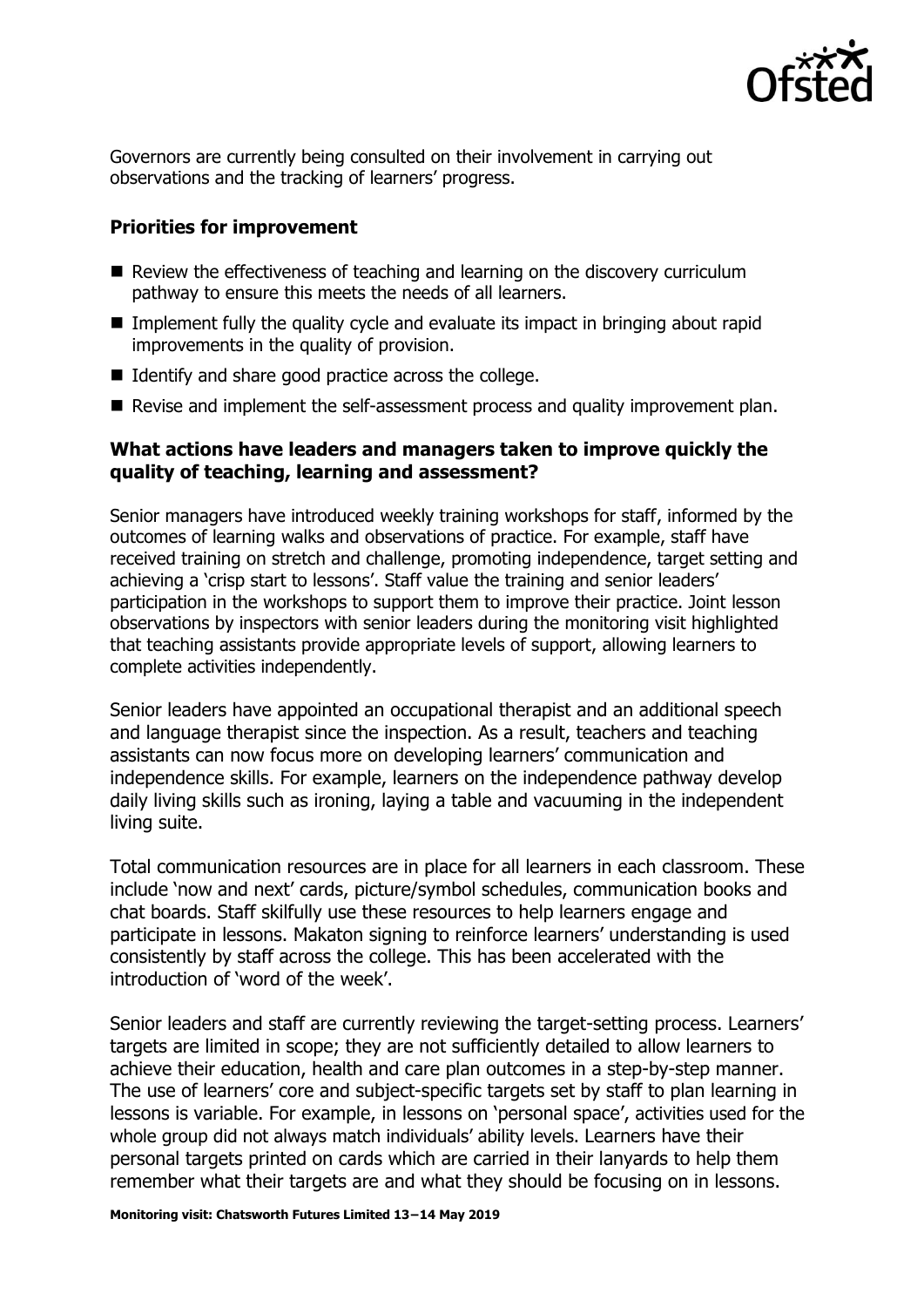

Learners on the employability pathway know their personal targets well and what skills they have gained.

### **Priorities for improvement**

- Continue to review staff development needs to improve teachers' and teaching assistants' practice.
- Ensure that targets set for learners help them make progress towards achieving their goals and prepare them for adulthood and their next steps.
- Ensure that staff plan lessons that meet the individual needs of learners.

#### **What actions have been taken to ensure that the senior leadership team has the expertise and skills to support and manage provision for learners with high needs in further education and skills?**

Governors and the principal have appointed an interim co-principal with experience of working in, and as adviser to, independent colleges in the further education and skills sector. The co-principal is employed on a part-time basis. In addition to this, an experienced teacher from the school has been seconded to the post of assistant principal to provide additional teaching and leadership support. The senior leadership team now consists of the principal, co-principal and assistant principal.

Senior leaders have received support and guidance from a specialist college association. The principal has worked with consultants from the specialist college association to put in place the post-inspection action plan. The principal has joined the principals' forum in the North West to deepen his knowledge and understanding of working in the further education and skills sector and to develop relationships with leaders from other specialist colleges. Visits to successful independent specialist colleges are scheduled for the summer term to share good practice for senior leaders, teaching staff and senior teaching assistants. The principal has received training on the use of data and data systems in the further education sector. As a result, senior leaders now have a better understanding of how they can use data to understand the progress that learners are making and how to develop targets for learners.

Governors are currently seeking the appointment of a permanent experienced viceprincipal.

## **Priorities for improvement**

- Secure the appointment of a permanent vice-principal with experience of independent specialist colleges in the further education and skills sector.
- Engage with colleagues in similar settings that provide high-quality provision for learners with high needs to share good practice.
- Continue to work with and gain support from the specialist college association.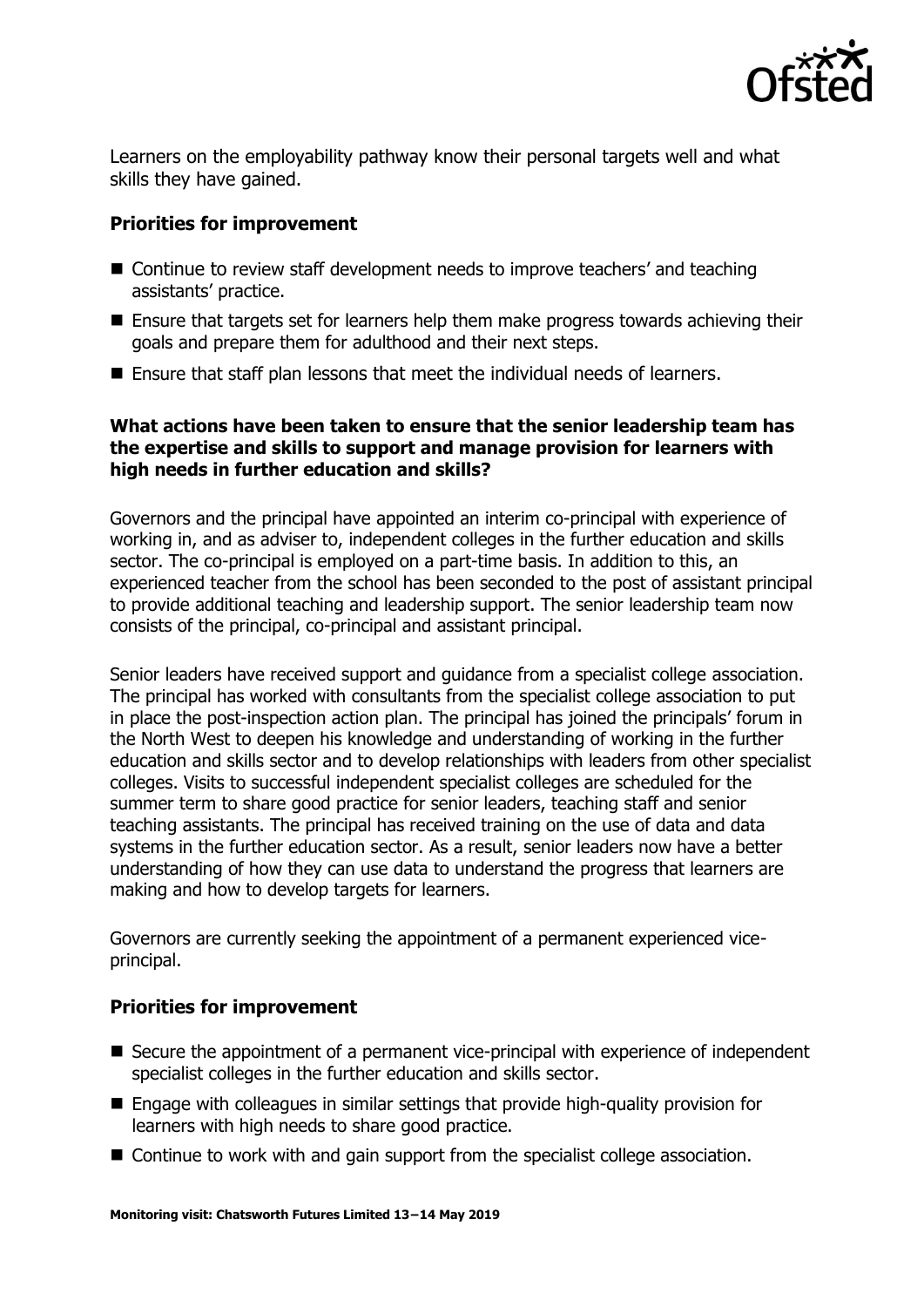

#### **What actions have been taken to ensure performance management processes support staff to develop and improve their teaching practice?**

Senior leaders propose to provide all staff with an annual formal appraisal and mid-year review. They have revised appraisal documentation and processes to ensure a focus on classroom practice, and also to inform the key performance targets set by senior leaders and the governing board. However, the new appraisal process has not yet been fully implemented.

Senior leaders have put in place a robust and comprehensive lesson observation policy and associated procedures. They formally observe teaching staff and teaching assistants to identify areas of strength and areas for improvement. Observers set clear actions and target dates for improvement, although senior leaders do not yet systematically monitor whether actions have been achieved by the target date. Where the standard of a staff member's work is below standard and does not improve after support, senior leaders make use of capability and disciplinary policies.

In addition to formal observations, senior leaders carry out frequent learning walks on identified themes. Senior leaders use the outcomes of the learning walks to inform weekly staff training workshops.

Senior leaders have reviewed line management responsibilities. Staff have a clear understanding of who their direct line manager is. Staff have frequent one-to-one supervision reviews with their line manager to discuss their performance. Staff value these discussions and the encouragement they receive from senior leaders to identify their individual training needs. However, not all recorded discussions focus sufficiently on improving classroom practice.

Senior leaders have very recently put in place individual mentoring support for staff who are new to teaching or who have been identified as needing to improve their practice. It is too soon to measure the impact of this individual support in bringing about rapid improvement to individuals' practice.

#### **Priorities for improvement**

- **Implement the appraisal system for all staff to help them develop their skills.**
- Ensure that the outcomes from learning walks, formal observations and one-to-one discussions inform individual staff members' targets for improvement.
- Evaluate the impact of the mentoring support to improve staff's practice.